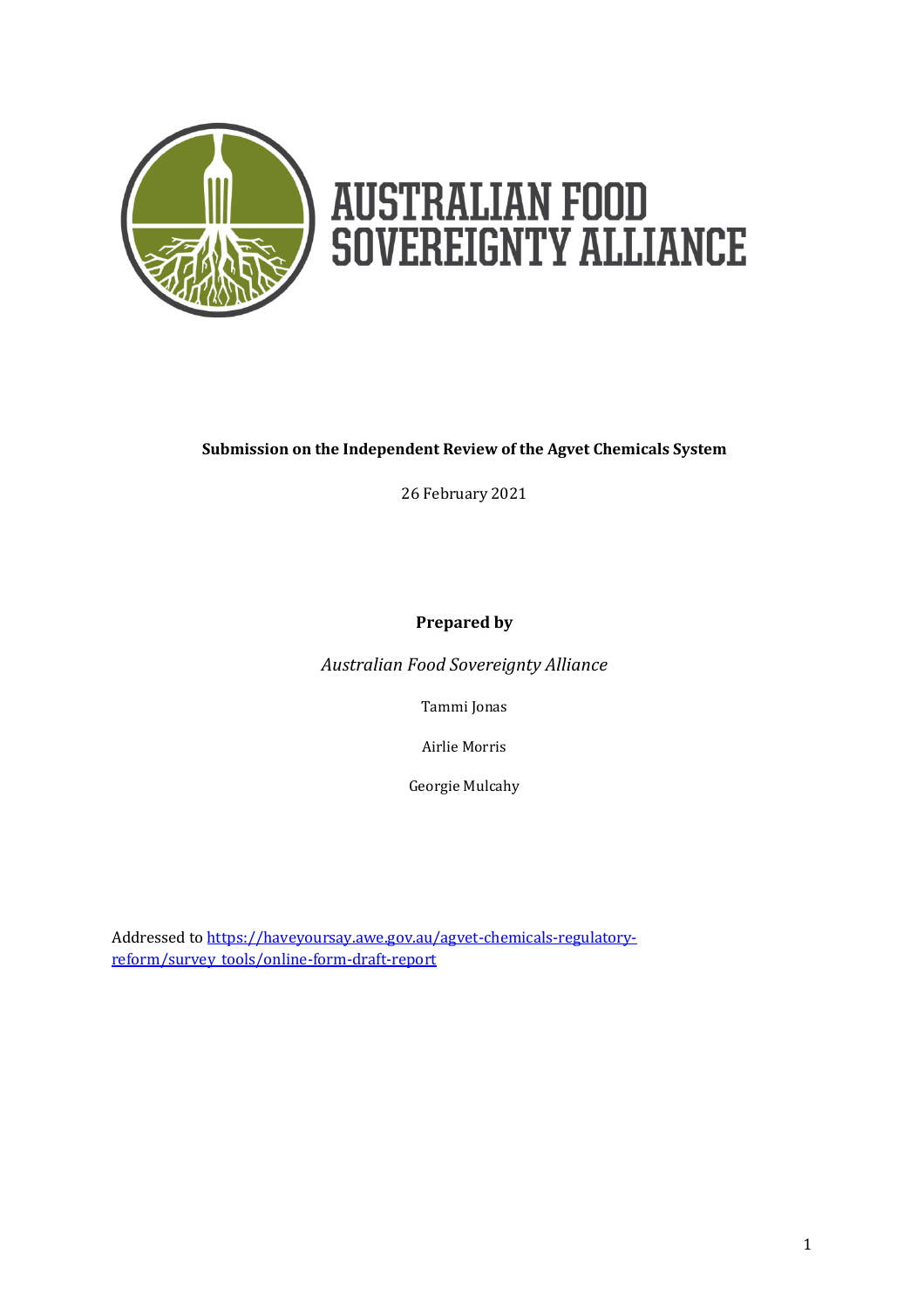| ABOUT THE AUSTRALIAN FOOD SOVEREIGNTY ALLIANCE (AFSA)                   |   |
|-------------------------------------------------------------------------|---|
| <b>CONTEXT</b>                                                          |   |
| LACK OF CONSULTATION WITH ABORIGINAL AND TORRES STRAIT ISLANDER PEOPLES | 4 |
| <b>CONTINUING OUR RATE OF CHEMICALS USE</b>                             | 4 |
| <b>IMPACT OF REGULATORY CHANGES ON SMALL-SCALE FARMERS</b>              | 6 |
| <b>KEY RECOMMENDATIONS</b>                                              | 6 |
| <b>ABOUT FOOD SOVEREIGNTY</b>                                           |   |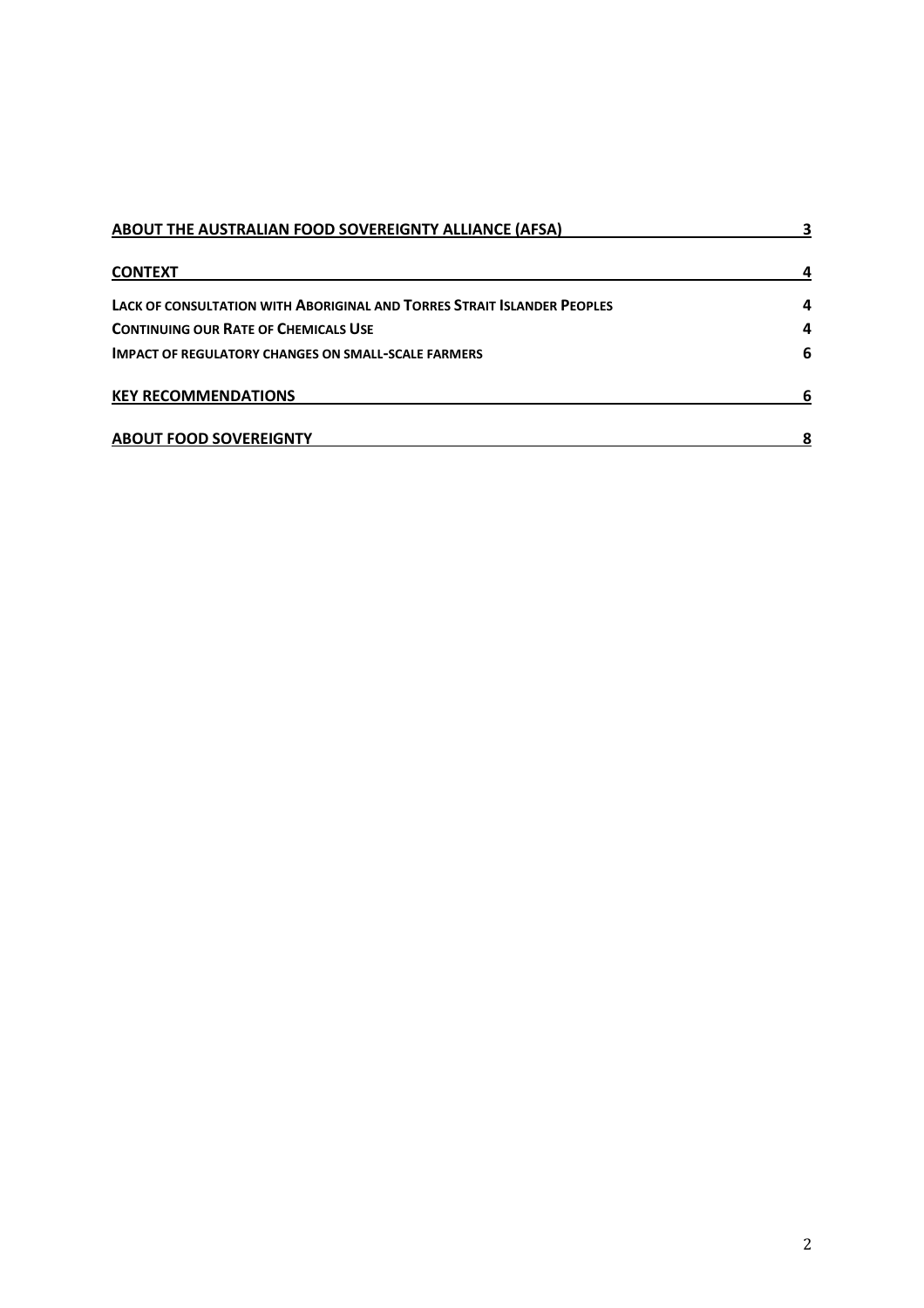# About the Australian Food Sovereignty Alliance (AFSA)

The Australian Food Sovereignty Alliance (AFSA) is a farmer-led civil society organisation made up of organisations and individuals working together towards a food system in which people can create, manage, and choose their food and agriculture systems. AFSA is an independent organisation not aligned with any political party. We have around 700 farmer, individual, and organisational members.

AFSA provides a balanced voice to represent farmers. We connect small- and medium-scale Australian farmers for farmer-to-farmer knowledge sharing, work with all levels of government for scaleappropriate and consistent regulations and standards for agriculture, and advocate for fair pricing for those selling to the domestic market.

We are part of a robust global network of civil society organisations involved in food sovereignty and food security policy development and advocacy. We are members of the International Planning Committee for Food Sovereignty (IPC), La Via Campesina – the global movement of peasant farmers, and Urgenci: the International Network for Community-Supported Agriculture, and work regularly with Slow Food International and many of its Australian chapters. We also support the Australasian representative on the Civil Society Mechanism (CSM), which relates to the UN Committee on World Food Security (CFS).

Our vision is to enable regenerative and agroecological farming businesses to thrive. Australians care now more than ever about the way their food is produced, including its social and environmental impacts. Food produced on small- and medium-scale regenerative farms is increasingly in demand, and government is bound to heed changing community expectations and facilitate and encourage the growth and viability of regenerative agriculture, thereby protecting the environment and human and animal health.

As a key stakeholder and representative body of small- and medium-scale producers Australia-wide, AFSA welcomes the opportunity to submit on the independent review of the agvet chemicals regulatory system.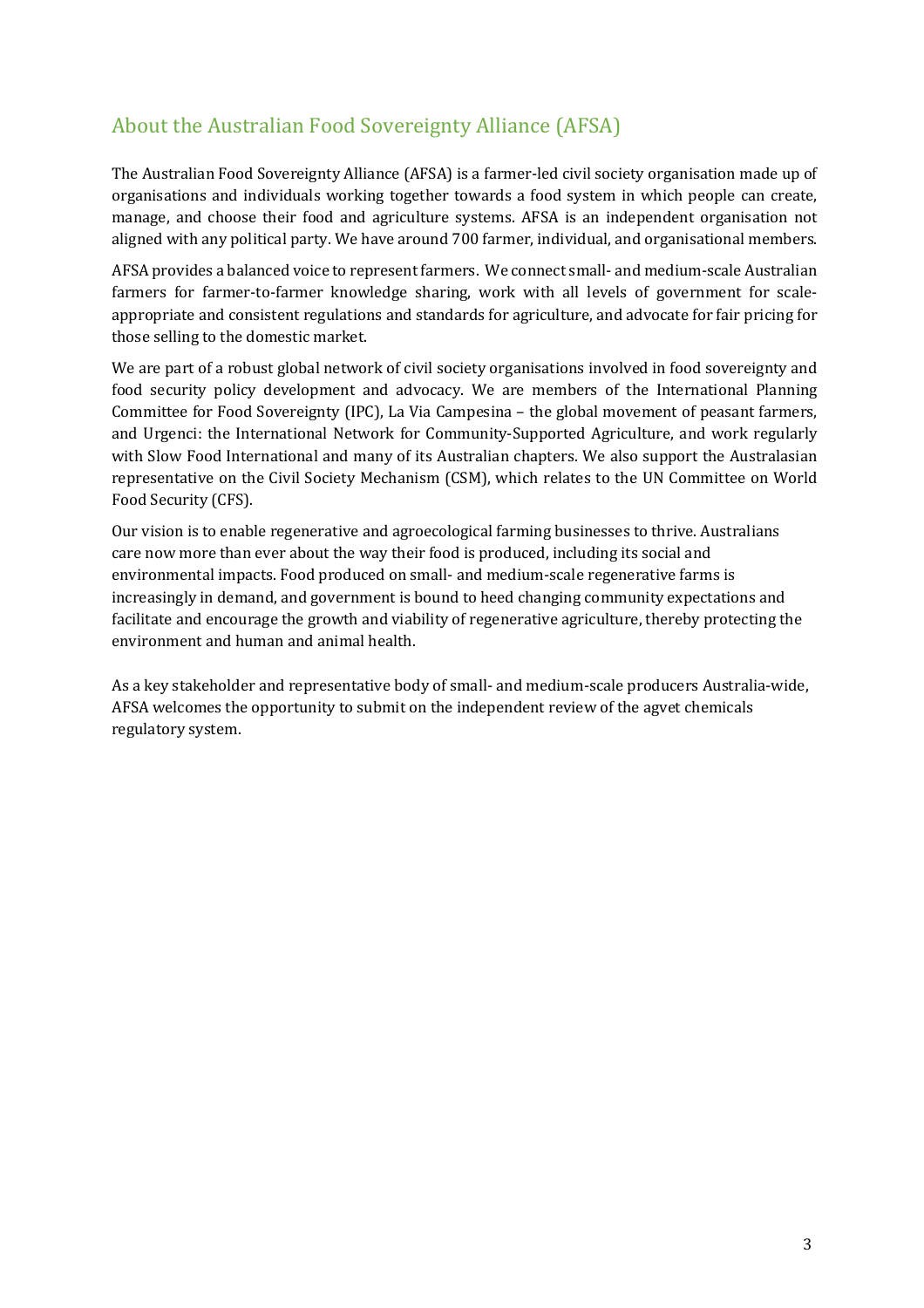# Context

AFSA thanks the panel for the opportunity to submit on its draft report, following the feedback AFSA provided (in a joint submission with Gene Ethics) in October 2020.

We reiterate all of the points made in our October 2020 submission, and provide further information below regarding our key concerns with the draft report and the review in general:

- 1. Lack of consultation with Aboriginal and Torres Strait Islander Peoples
- 2. Preference for continuing the current rate of agvet chemical use
- 3. Impact and lack of protection of regulatory changes on small-scale farmers

## Lack of consultation with Aboriginal and Torres Strait Islander Peoples

We note the absence of any mention of Aboriginal and Torres Strait Islander Peoples in the draft report. There is no acknowledgment that decisions are being made about the regulation of chemical use on Aboriginal and Torres Strait Islander Peoples land, and there is no apparent consultation with individuals, or Aboriginal and Torres Strait Islander controlled organisations. AFSA would welcome information on whether the Panel has sought the views of Indigenous peoples as part of its review.

## Continuing our Rate of Chemicals Use

The routine use of pesticides and veterinary chemicals in farming is a relatively recent phenomenon, arising during the Green Revolution from the 1950s onwards, and yet it is now such accepted practice that a review such as this does not even ask *whether* we should continue our rate of chemical use, but instead asks *how to make chemicals more readily accessible*. Policy to increase the accessibility of chemicals is incoherent with discourses taking place in global governance processes. Notably, there was only one reference to the United Nations in the 279 page draft report, highlighting a lack of review of global best practice and policy recommendations on the use of agvet chemicals.

#### *To summarise some of this international advice:*

The World Health Organization and Food and Agriculture Organization of the United Nations, **International Code of Conduct on Pesticide Management** states 'Governments, with the support of relevant international and regional organizations, donor agencies and research funds, should encourage and promote research on, and the development of, alternatives to existing pesticides that pose fewer risks such as biological control agents and techniques; nonchemical pesticides and pest control methods; pesticides that are of low risk to human and animal health and the environment, that as far as possible or desirable, are target-specific, and that degrade into innocuous constituent parts or metabolites after use.' (p.10)

In 2019, the FAO released the **State of the World's Biodiversity for Food & Agriculture Report**, which highlights the problems of 'pollution and overuse of external inputs,' and calls for improved monitoring of recognised threats to biodiversity for food and agriculture, of which agvet chemicals are one such threat.

The **2019 report by the High Level Panel of Experts on Agroecological and Other Innovative Approaches for sustainable agriculture** calls for 'strengthening the regulations on the use of chemicals harmful for human health and the environment in agriculture and food systems, promoting alternatives to their use and rewarding practices that produce without them.'

In that same year, The Intergovernmental Science-Policy Platform on Biodiversity and Ecosystem Services (IPBES) released **The Global Assessment Report on Biodiversity & Ecosystem Services**, providing evidence that 'Harmful economic incentives and policies associated with unsustainable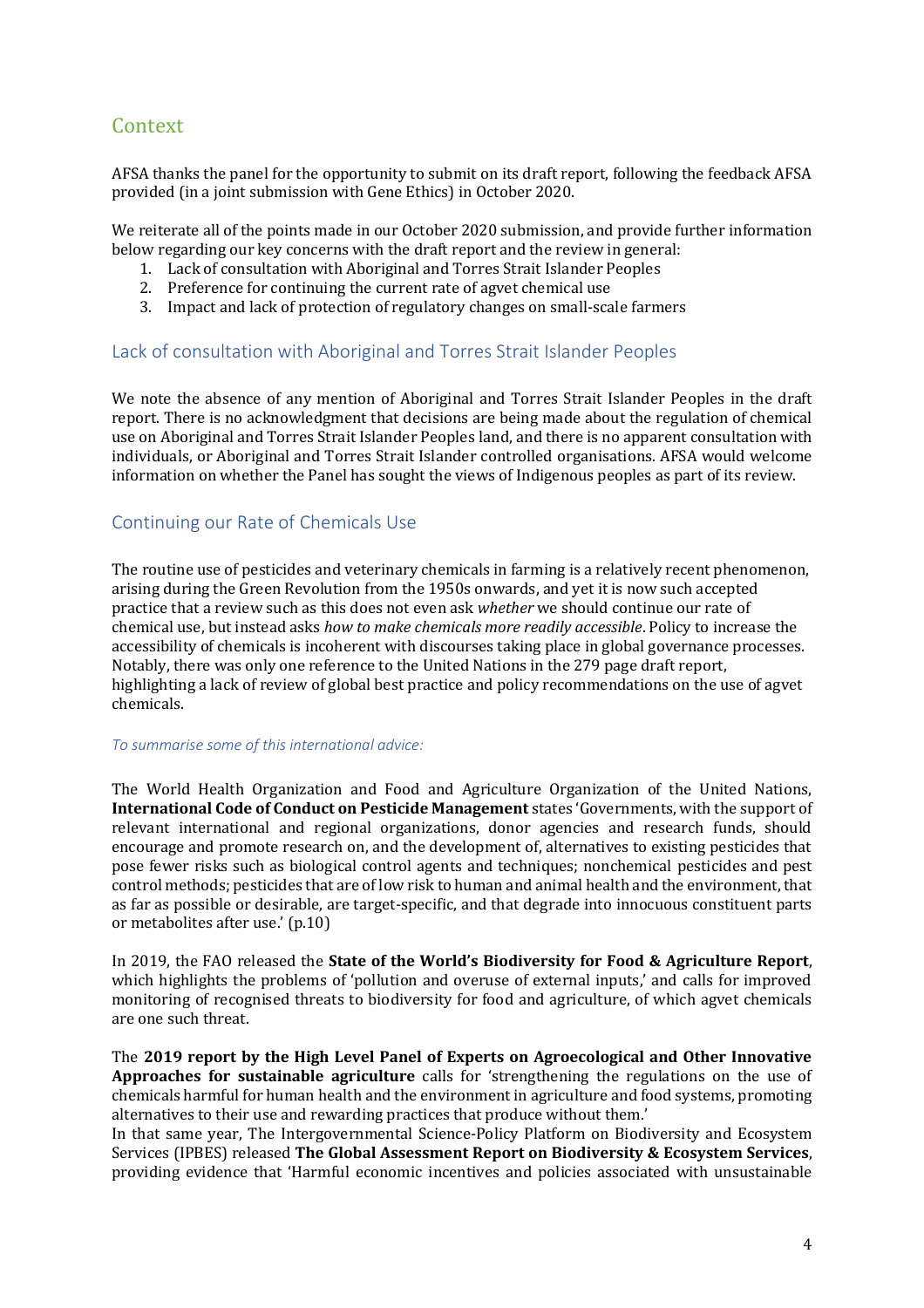practices in […] agriculture (including fertilizer and pesticide use), [and] livestock management […] are often associated with land-use change and overexploitation of natural resources[…]. Vested interests may oppose the removal of subsidies or the introduction of other policies. Yet policy reforms to deal with such causes of environmental harm offer the potential to both conserve nature and provide economic benefits, including when policies are based on more and better understanding of the multiple values of nature's contributions.'

**The UN's Convention on Biological Diversity** is currently drafting a post-2020 **Global Biodiversity Framework (GBF)** to replace the failed Aichi Biodiversity Targets. You can see the Zero Draft on the CBD website, where draft Target 6 calls for the reduction of biocides, and Target 17 aims to 'by 2030, redirect, repurpose, reform or eliminate incentives harmful for biodiversity, including a reduction in the most harmful subsidies, ensuring that incentives, including public and private economic and regulatory incentives, are either positive or neutral for biodiversity'. Australia has committed to the earlier Aichi Targets and now the GBF process, but we see little awareness of these aims in the recommendations in this review.

## *Vested Interests*

Furthermore, we would like to especially highlight the point about vested interests, as we note that CropLife is cited no less than 14 times in the report, and represents the interests of some of the world's biggest agvet chemical manufacturers. Can there be a more obviously vested interest than chemical companies advising an 'independent review' on the regulation of chemicals? As the world faces unprecedented losses of biodiversity, CropLife's website tells us they are here to help wage a war on nature. To quote: '…food crops compete with up to 30,000 species of weeds, 3,000 species of nematodes (microscopic worms) and 10,000 species of plant-eating insects, as well as viruses, fungi, mites and mice. Against these foes, as well as an increasingly volatile climate, our farmers are tasked with growing enough food, feed and fibre to serve a booming population. They need all the help they can get.' End quote – and CropLife are here to help – by selling them biodiversity-destroying solutions. When we read the Panel's enthusiasm for more 'co-regulation' with industry, the fox in the henhouse comes strongly to mind.

#### *Antimicrobial resistance*

We also want to highlight the use of antimicrobials in livestock production, and the rise of antimicrobial resistance. We welcome the acknowledgement of the issue of AMR in the report, and we also welcome Recommendation 19 to improve surveillance of chemical use. We urge the Panel to go further specifically in regards to the use of antimicrobials and require more thorough reporting of the use of antibiotics. Our livestock farmer members have noted that they are subject to reporting requirements, and are aware that they only have to report any medicines administered that would not meet a withholding period when we send animals to the abattoir. That is, there is no routine reporting requirement for the administration of antibiotics, and we recommend strengthening these to require reporting of all antibiotic administration.

The FAO's Committee on Agriculture has urged countries 'to take action to continue the development of sustainable food production systems taking into consideration their social, economic and environmental dimensions, in order to reduce the risk of diseases, prevent the unnecessary use of antimicrobials, including the phasing out of antimicrobials as growth promoters and promote good animal husbandry management, biosecurity and biosafety.' We urge the Panel to include this recommendation to phase out antimicrobials as growth promoters in its advice to Government.

Finally, the UN Committee on World Food Security (CFS) very recently released its draft **Voluntary Guidelines on Agroecological and Other Innovative Approaches for Sustainable Agriculture**. In it, the CFS reminds us that 'Over 1.3 billion people rely on degrading agricultural land, and globally, 33% of soil is moderately to highly degraded due to erosion, nutrient depletion, acidification,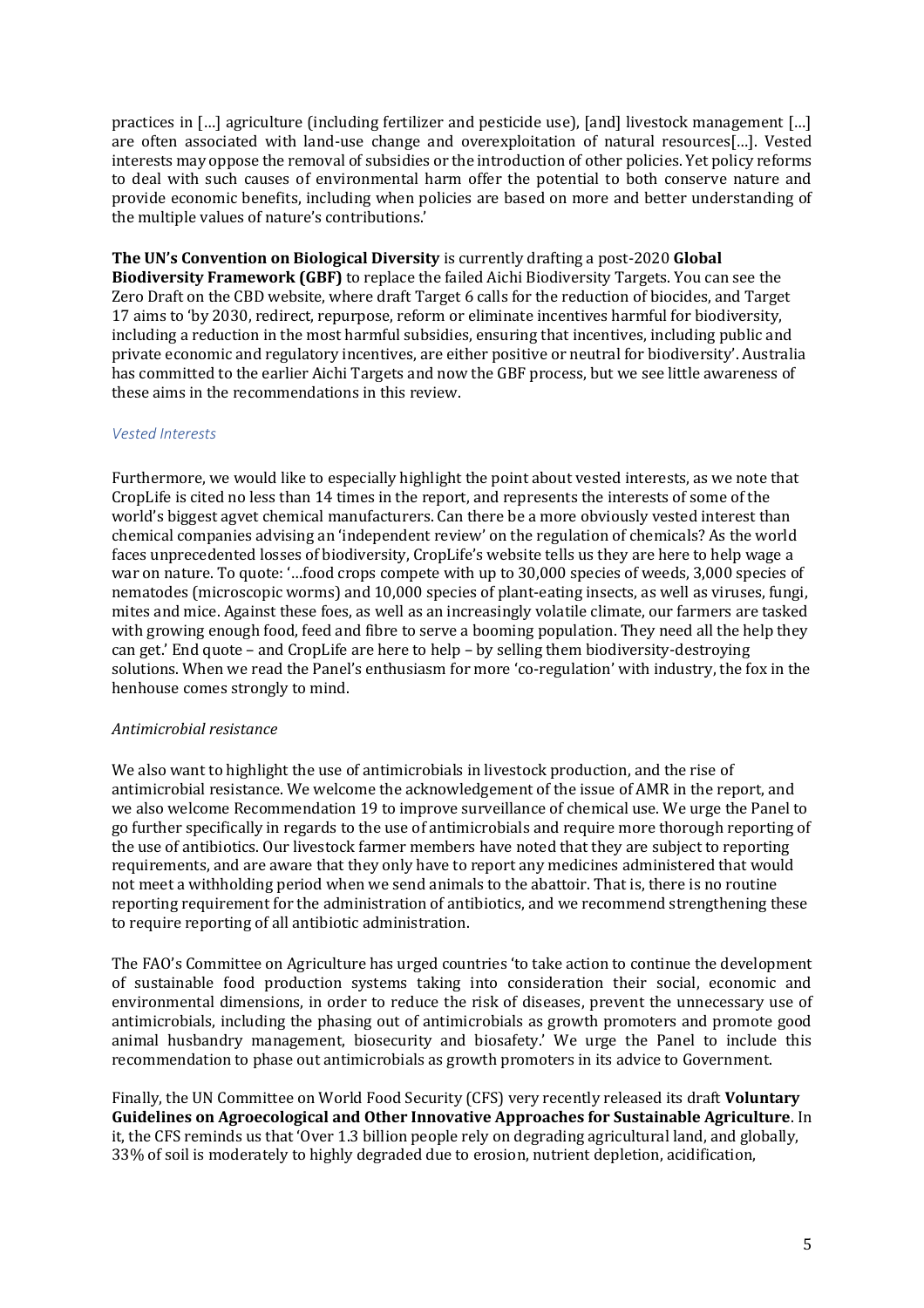salinization, compaction and chemical pollution. Ruptures to the interlinkages between human and planetary health compromise the well-being of both biodiversity and people.'

The Draft Report makes frequent mention of 'social licence' and the need to educate the community about the importance of agvet chemicals. AFSA respectfully submits that the public and the global scientific community are well versed in the evidence supported dangers of over-use of chemicals, and the inherent vulnerabilities of monocultures of crops or animals. There are major problems in the very way we farm – farming against nature rather than with it. So long as CropLife is a key source of information on how best to manage the risks of chemicals in agriculture, we will never address these deeper issues so well understood by the various governing bodies addressing agriculture, food, and health within the United Nations, and intrinsically understood by First Nations.

## Impact of regulatory changes on small-scale farmers

AFSA also has an strong interest in the regulatory changes that will come out of this review and the impact they may have on our farmer members, many of whom farm organically without reliance on chemical inputs. The Draft Report does not detail what regulatory changes will be required, but we expect there to be further public consultation when these regulatory changes are raised so they can be scrutinised and debated.

In the meantime, the Panel's vision statement suggests the first aim for an improved regulatory system is to enhance and protect health, but it links this aim to "improving access to safe products and uses". We would suggest this secondary aim sits in direct conflict in the case of our farmer members who refrain from chemical and pesticide use in their farming practices. The more chemical substances made available as a result of "intelligent deregulation" (which are the panel's words not ours), the greater the incursion risk to neighbouring farms whose business models eschew chemical applicants. Is deregulation actually an intelligent move at all when health and safety is concerned? To truly enhance and protect health, shouldn't it be harder to obtain and use chemicals, not easier?

The rise of regenerative and agroecological farming means these types of incompatibilities will only increase. It brings to mind the sorts of legal complications that arose in the now infamous instance of West Australian farmer Steve Marsh. Mr Marsh lost his organic certification when his neighbour's GM canola crops extended onto his property. Our question for the panel is where will the right to protection from excessive chemical use on neighbouring farms be enshrined given the current law is inadequate to protect one farmer's practices from another's? In conclusion, we would point out that this question is especially important in light of the fact that the chemical companies have demonstrated they are prepared to fund the legal defence costs of the users of its products? <sup>1</sup>

# Key Recommendations

In light of our key concerns, AFSA proposes the following recommendations to the Panel:

- 1. AFSA welcomes information from the Panel on the consultation process with Aboriginal and Torres Strait Islander Peoples throughout the review process
- *2.* The Panel shall review global best practice and policy recommendations on the reduction of agvet chemical use, to address the current incoherence, such as with *The International Code of Conduct on Pesticide Management*, and lack of recognition of Australia's commitments to

<sup>1</sup> https://www.weeklytimesnow.com.au/agribusiness/cropping/monsanto-contributed-to-the-legaldefence-of-wa-farmer-sued-by-his-organic-farmer-neighbour/newsstory/c06e39b1ee67f196079943d399cc78aa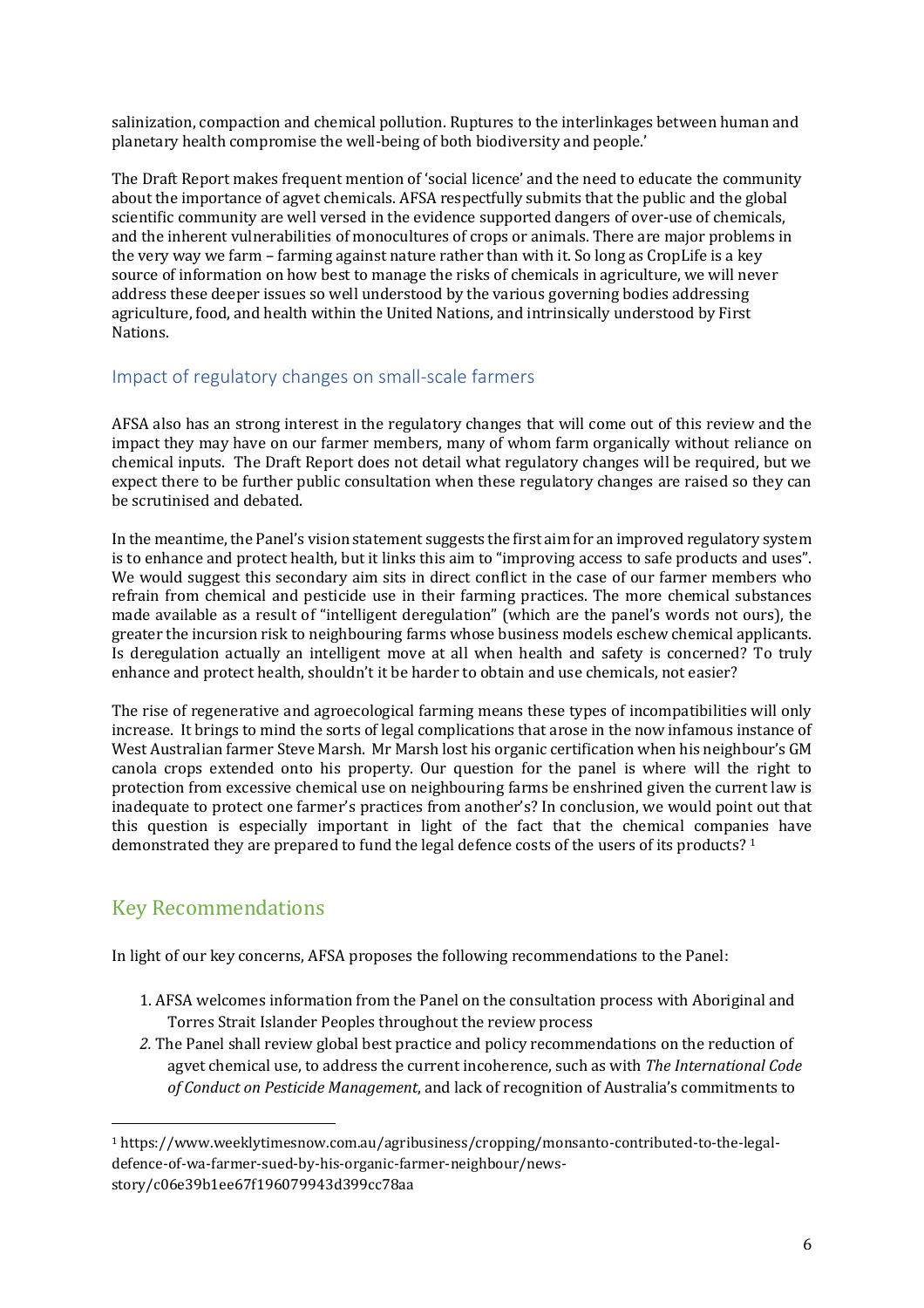the Aichi Targets and ongoing Global Biodiversity Framework process.

- 3. We urge the Panel to go further, specifically in regards to the use of antimicrobials and require more thorough reporting of the use of antibiotics.
- 4. We urge the Panel to include the FAO Committee on Agriculture's recommendation to phase out antimicrobials as growth promoters, in its advice to Government.
- 5. We request the Panel develops a clear plan for further public consultation for proposed regulatory changes, so they can be analysed from the perspective of small-scale, agroecological and regenerative farmers.

AFSA thanks you again for the opportunity to submit on the review of the agvet chemicals session and looks forward to further meaningful, collaborative consultation on the matters we have raised above.